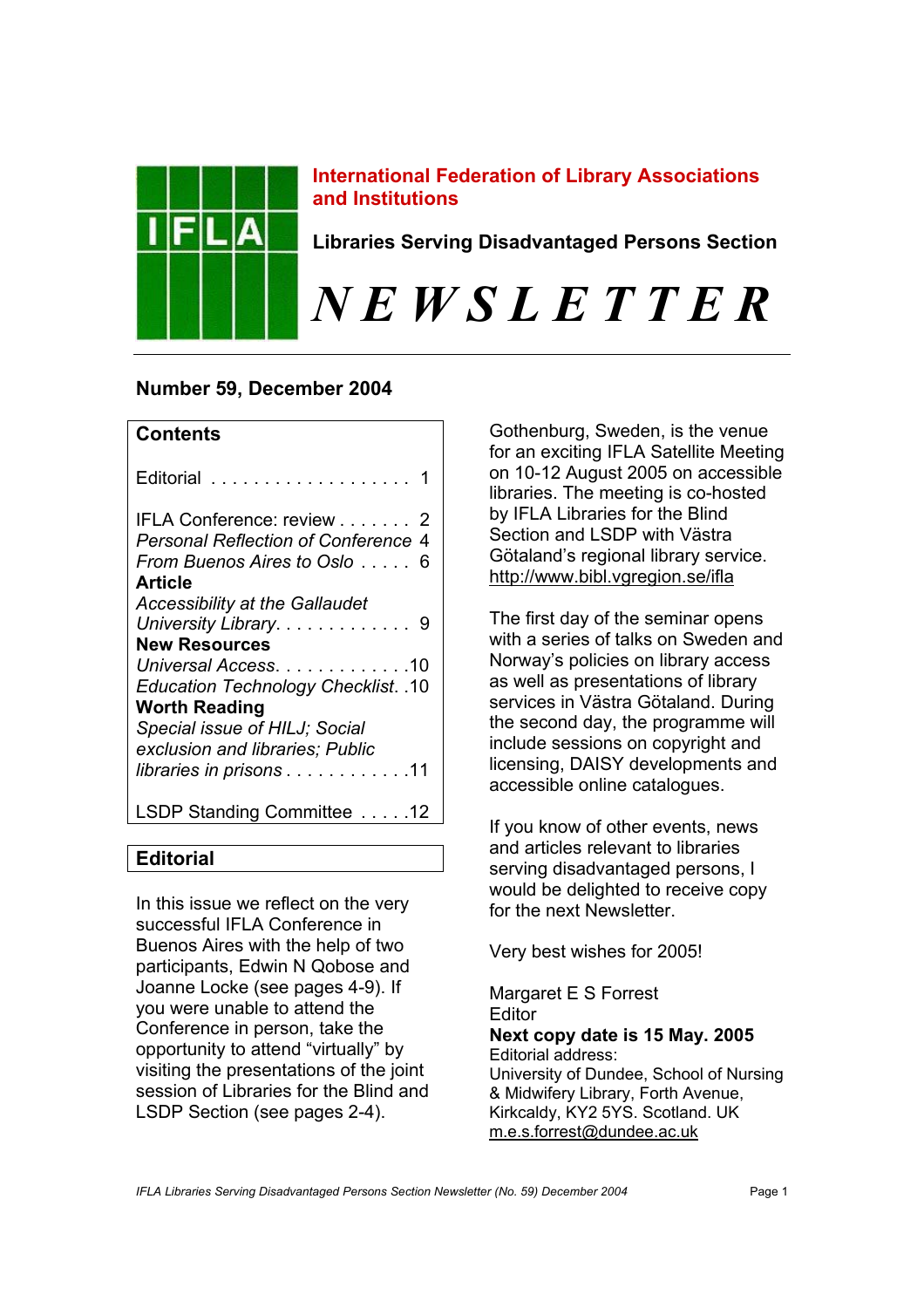# **IFLA Conference Review**



World Library and Information Congress: 70th IFLA General Conference and Council *"Libraries: Tools for Education and Development"*

August  $22^{th}$  -  $27^{th}$  2004, Buenos Aires, Argentina

LSDP and the Libraries for the Blind Section presented an informative joint programme at this year's IFLA General Conference and Council. The title of our session was "Balance of Copyright and Licensing: Access to Information for Print Handicapped People".

The full text of several of the presentations are available from the IFLA Conference website at <http://www.ifla.org/IV/ifla70/prog04.htm>

Below is a list of the papers presented with abstracts and links to the full text version where available.

• Copyright protection as access barrier for people who read differently: the case for an international approach JOHAN ROOS (South African Library for the Blind, South Africa

*Abstract*: People with print disabilities have an interest in the contemporary debates concerning copyright. For them, copyright protection poses an access barrier. An accommodation that would

balance access needs with protection needs is therefore of great potential importance. Although people with print-disabilities have traditionally used Braille and audio materials to satisfy their reading needs, one should not, when considering access issues, confine the analysis to those media only. In a rapidly changing technological environment, accommodations are needed that will not become obsolete due to technological change that opens up new access opportunities. In a number of countries the problems posed by copyright protection as access barriers have received legislative attention in the form of attempts to remove them. Those attempts have not always given rise to perfect solutions. This paper is concerned with access barriers to print posed by copyright protection, by successes as well as unfortunate byproducts of previous attempts to deal with those barriers, by technological developments that affect copyright protection, and it tries to isolate lessons learnt so far. *Full text at* <http://www.ifla.org/IV/ifla70/papers/1>

47e-Roos.pdf

• Copyright: How can barriers to access be removed? An action plan for the removal of some copyright barriers that prevent equitable access to information by people with print disabilities STEPHEN KING (Royal National Institute of the Blind, UK) and DAVID MANN (RNIB UK: International copyright development for WBU supported by IFLA LBS and DAISY Consortium)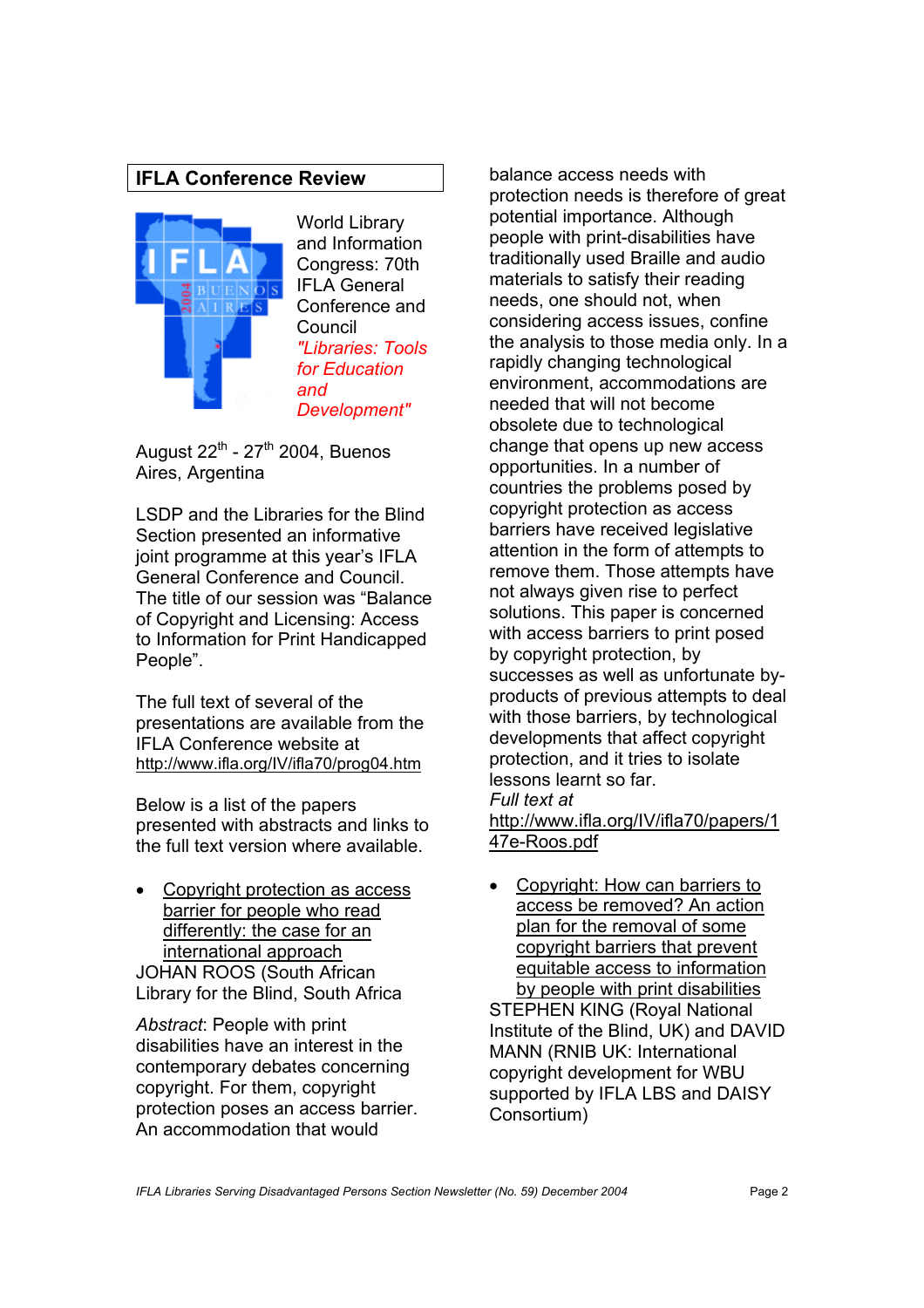*Abstract*: This paper sets out an action plan for the removal of some copyright barriers that prevent people with print disabilities getting access to information, and in particular to the world library of accessible format materials. It updates on progress since the last report at IFLA Boston 2001. It reports on a proposed draft for country legislation developed by WIPO in response to our requests. It proposes a world wide action plan to have legislation based on this model implemented in all countries in the next four years. This requires coordinated action by IFLA and WBU2 members in all countries and will form the basis of a proposed World Blind Union action plan. *Full text at*

<http://www.ifla.org/IV/ifla70/papers/1> 73e-King\_Mann.pdf



Helen Brazier facilitating the LBS/LSDP session

• Towards the ideal: steps to improved access VICTORIA OWEN (CNIB Library for the Blind, Toronto, Canada)

*Abstract*: The Library of the Canadian National Institute for the Blind (CNIB), a leader in library service development for people blind and print disabled, has embarked on two innovative plans to acquire

digital content from publishers, in order to facilitate alternate format



LSDP Standing Committee and guests

production of Braille, e-text and audio materials. CNIB Library has contracted for licensed access to the files of five Canadian publishers. The Library is also participating in a nationwide pilot project to establish a clearinghouse, to make publishers' files available to alternate format producers. These two creative solutions have a potential to be used as a model for resource sharing among libraries for the blind worldwide. *Full text at* <http://www.ifla.org/IV/ifla70/papers/1> 21e-Owen.pdf

• Copyright exceptions for the visually impaired: international perspective GEIDY LUNG (Copyright Law Division, WIPO)

*Abstract*: The purpose of this note is to provide an informal overview of the copyright exceptions for the visually impaired and libraries for the blind at international level. *Full text at* <http://www.ifla.org/IV/ifla70/papers/1> 77e-Lung.pdf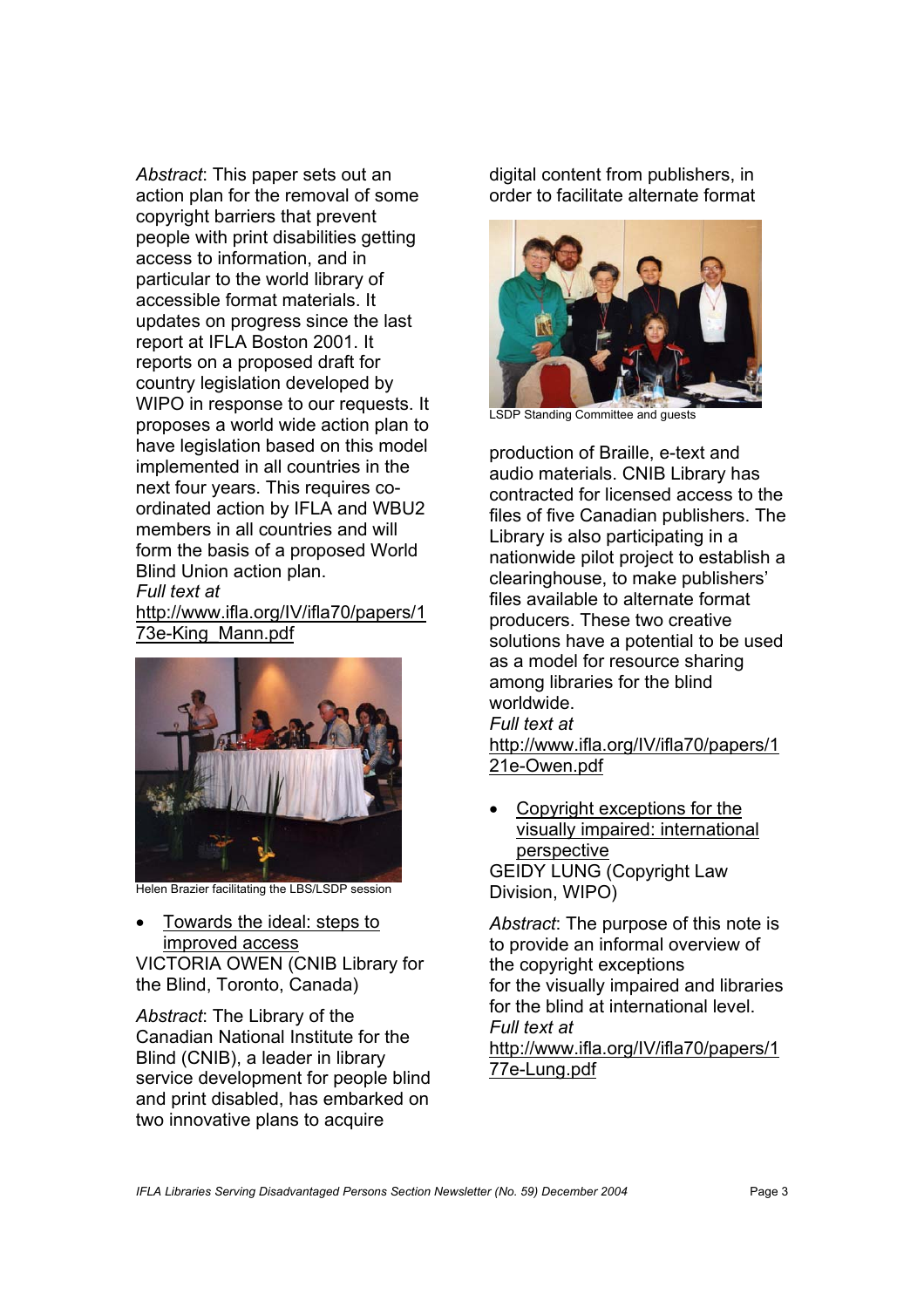Perspectives from publishers and users in South America ANA MARIA CABANELLAS DE LAS CUEVAS (Cámara Argentina del Libro, and International Publishers Association)

*Full text not currently available.* 

• The Tiflolibros model: International cooperation for delivery of digital books to blind people

PABLO LECUONA (Tiflolibros, Argentina) *Full text not currently available.* 

## **LSDP Standing Committee Meetings**

During the Buenos Aires Conference, the Standing Committee held two meetings attended by 3 members and 6 guests. Joanne Locke, LSDP Acting Chair, Secretary/Treasurer (incoming Chair), presided over the meetings. The primary topics of discussion were the election of officers; the Section's Strategic Plan 2004-2006; planning the Section's 2005 Oslo programme. Minutes of the Standing Committee minutes are available at <http://www.ifla.org/VII/s9/index.htm#> **Minutes** 

#### oooOooo

## **Personal Reflection of Conference**

**Edwin N Qobose**, Deputy Director of Customer and Extension Services at the University of Botswana, shares with us his *personal reflections of* the LSDP session at the Buenos Aires Conference.

## **Preamble**

The IFLA General Conference and Council at Buenos Aires in August was the second IFLA conference I had attended in my twenty-one years' career as a Librarian. The first time was back in 1989 in Paris, which coincided with the bicentenary of the French revolution. The two conferences have something in common, and one of this is that the proceedings were mainly in French in Paris and predominantly Spanish in Argentina.

Unlike my first encounter in Paris, which was naturally so bewildering, my experience in Buenos Aires was much more coherent, I was more focused this time. I soon identified certain sessions to attend, and of course LSDP ranked high in my agenda.

Perhaps one may be interested in why I selected this particular section out of so many IFLA standing Committee sessions. Firstly, for three years, I lived with students with physical handicaps in a boarding school, and I began to appreciate their many challenges. Secondly, during my first year after library school, I became Reader Services Librarian, and one of my responsibilities was to provide services for our three blind students in their first year. This was yet another challenge early in my career. It was frustrating at times, but very rewarding indeed to witness the graduation of these people four years later. But above all, my first born was diagnosed with bilateral symmetrical flat hearing loss to profound severity at two years. So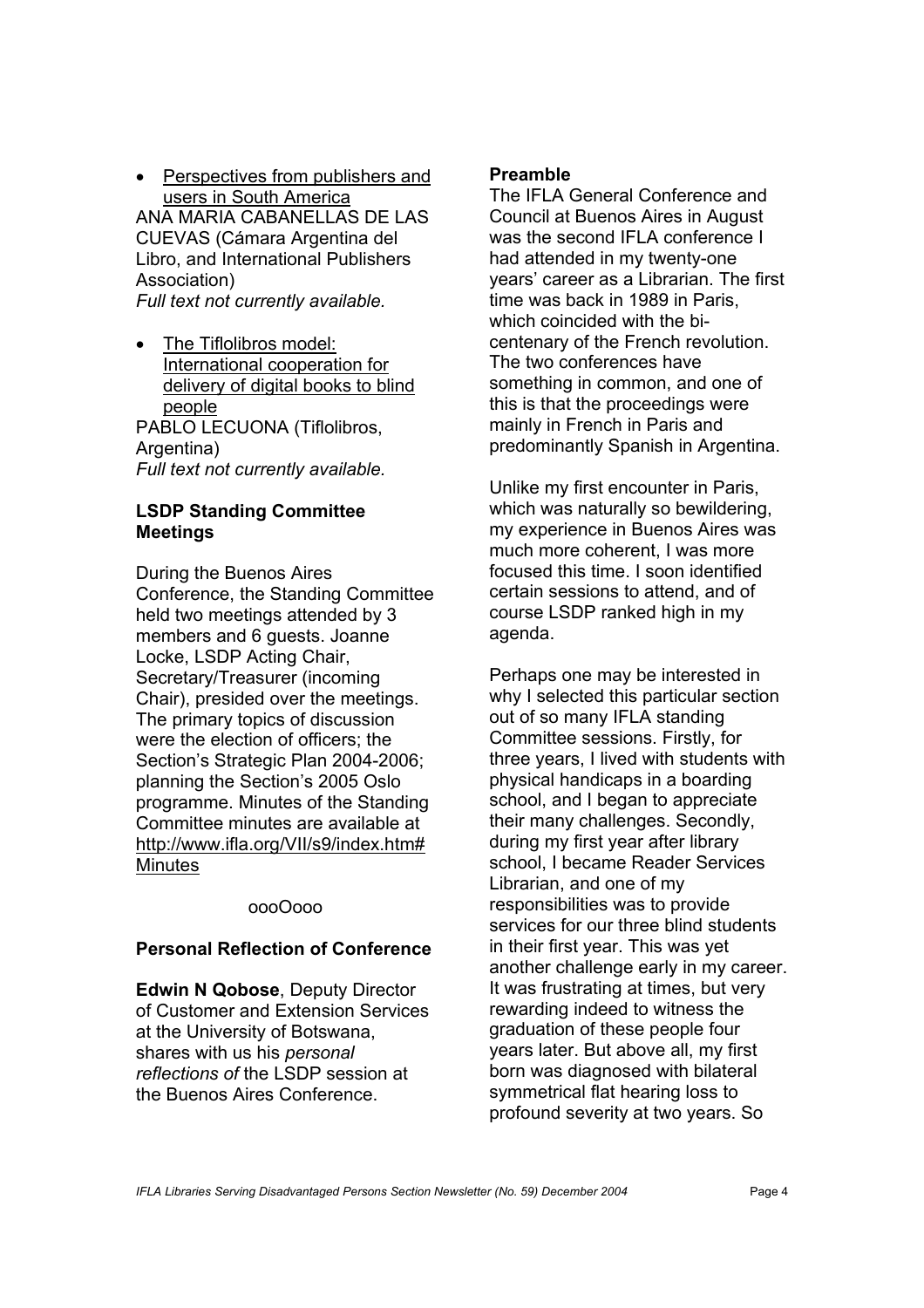services and in particular library services for persons with any form of disability or who needs special services is dear to my heart.



Edwin N Qobose

In our so called developing or underdeveloped countries, the definition of 'disadvantaged people has a far deeper meaning than is the case in the Western context. To a large extend, most of our populations are poor, underprivileged and quite often illiterate, thus making it even more difficult to begin to cater for those with various forms of disabilities and their access to libraries and other social amenities.

## **Reflections on the LSDP session**

*"The section for Libraries Serving Disadvantaged Persons provides leadership to libraries, associations, and government bodies for the development of specialized services to those groups within the community who are unable to make use of conventional library services."*

This would inevitably include visually handicapped or blind people.

It makes sense, therefore, that the Buenos Aires conference brought

together two sections, Libraries for the Blind with Libraries Serving Disadvantaged Persons.

I attended this combined session. Some eight papers were presented under the theme, "Balance of copyright and licensing: access to information for print handicapped people". Unfortunately, this was one of the sessions which was poorly attended. As we were seated listening to one presentation after another, people gradually walked out until only a handful were left by the end of the two hour session.

#### **Recommendations**

This was a small, and yet more effective session I attended through this conference. There are lessons learned and of course some recommendations from this initial encounter which I would like to make.

The first one which I raised at the conference is the obvious one: that it would be more cost effective and beneficial to all if IFLA could review the terms of reference of these two sections, namely that LSPD and Libraries for the Blind consider the possibility of merging. At the end of the day, LSPD is concerned with

*"The Section for Libraries Serving Disadvantaged Persons is concerned with library and information services to all those groups within the community who for whatever reason are unable to make use of conventional library services"* 

Blind people are intrinsically part of these communities, and it is not clear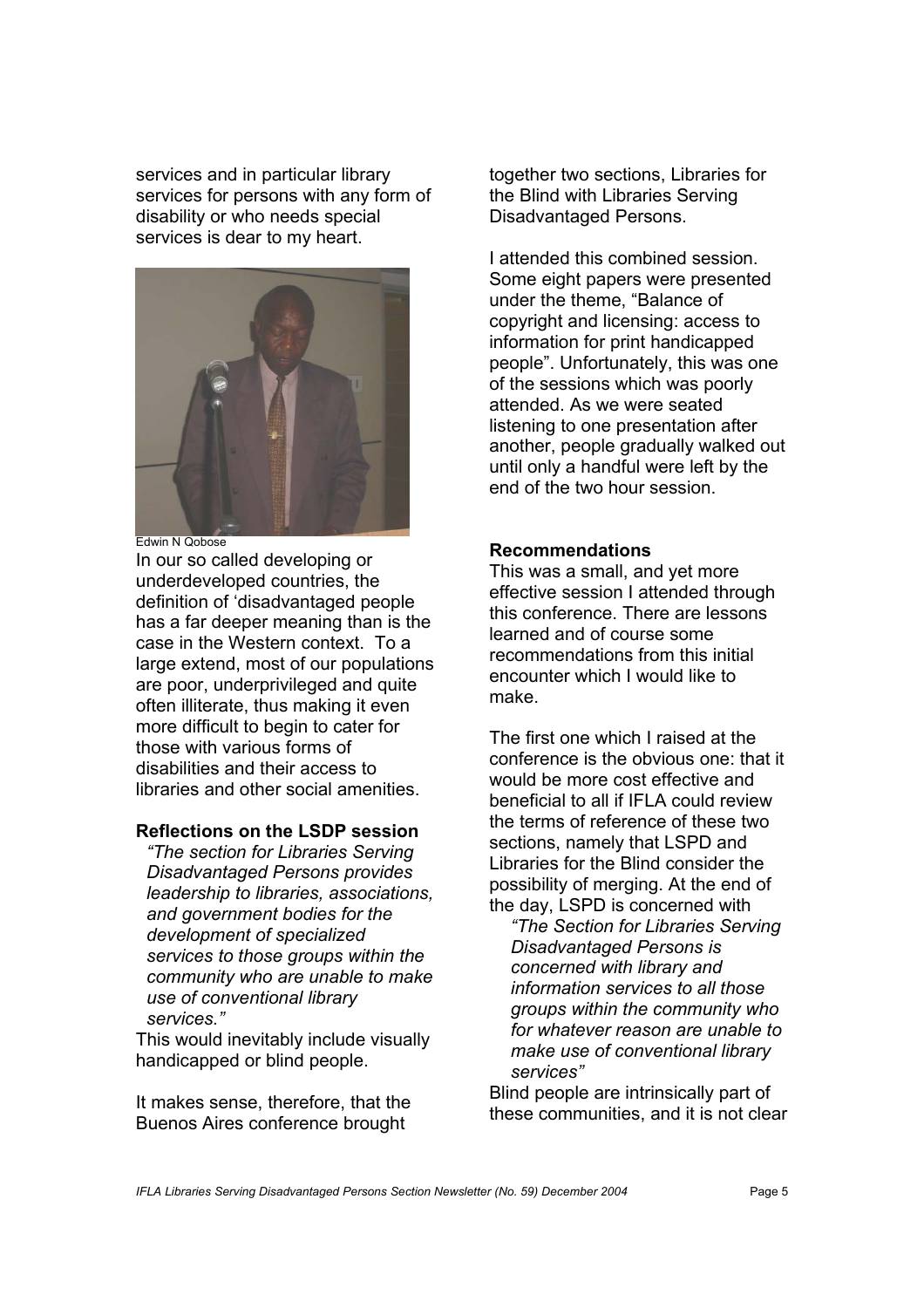why they should have a separate section. It is interesting that the two have had joint deliberations in the past few years, but this should translate into formal restructuring of the sections

The second recommendation I would like to make, is that there is need to promote and maintain as much international representation as possible in the membership of the Standing Committee. A more concerted and deliberate effort must be made to have at least one representative, even if it is a corresponding each of the following regions: USA and Canada, Latin America and Caribbean, Western and Eastern Europe, Asia, Africa and Australia. Whilst it is not always practicable to travel from one part of the globe to the other due to financial constraints, it is possible to take advantage of available ICT facilities, by using email and/or video conferencing. All of which are relatively less expensive.

In the final analysis, this section of libraries serving disadvantaged people or persons presents special challenges for librarians from the developing world.

#### oooOooo

#### **From Buenos Aires to Oslo**

**Joanne Locke**, Chair/Treasurer of LSDP reflects on her own impressions of the Buenos Aires Conference, IFLA business matters and looks forward to next year's conference in Oslo, Norway.

#### **Buenos Aires**

Very much a city of great contrasts, combining old and new, Buenos Aires was a perfect venue for our international conference, IFLA's 70<sup>th</sup>. With the conference taking place in two hotels, IFLA arranged for convenient and efficient shuttle service between the two. Otherwise, attendees were treated to an enjoyable walk passing an endless assortment of delicious restaurants, a picturesque marina, and some interesting shops.

As with all conferences, the key word is busy. It began for me on the first day with the first meeting of the Division II Coordinating Board of which our Section is a member. . Many issues were discussed, some of which were further discussed in our LSDP Section meetings. I would like to take the opportunity to share a few of these issues with you.

#### **IFLA Finance**

The financial situation of IFLA figured prominently. Eighty percent of the financing for IFLA is derived from membership fees. With increasing expenses and an ongoing aim to better serve its constituency, IFLA needs to secure additional steady methods of funding. Following up on this, section standing committee members were asked to sell raffle tickets. Each attendee had been asked to bring and donate an item which represented their country, which was to be raffled off. Although we had a limited window in which to sell the tickets, the raffle was a huge success, especially if you were a winner of one of the wonderful gifts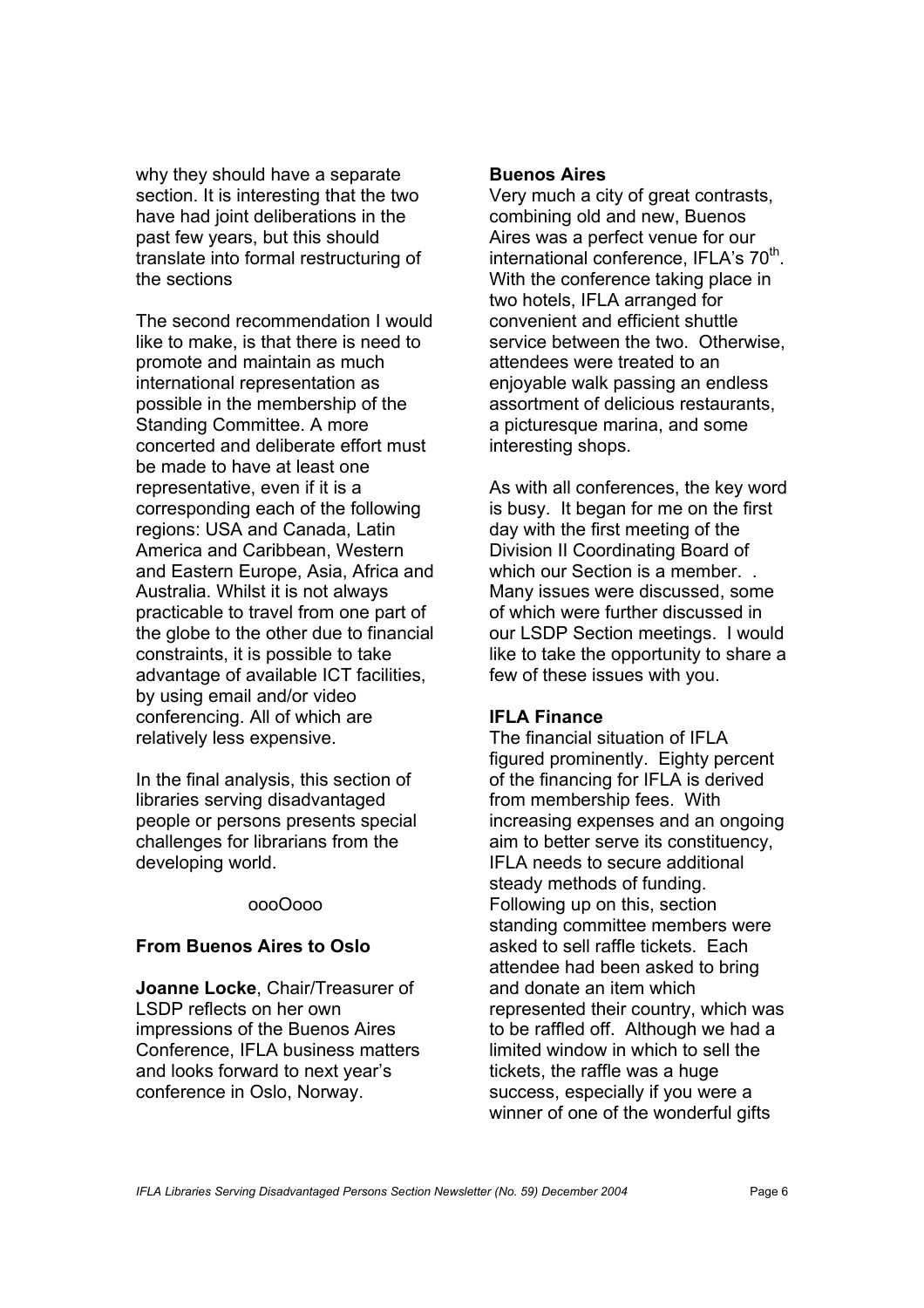from the countries represented at the conference. I was fortunate enough to win some beautiful drawing pencils from Switzerland, while a friend, who had accompanied me to Buenos Aires, was the winner of a magnificent sweater characterized by traditional Norwegian design, and donated by the organizing committee for the Oslo conference. Proceeds from the raffle are being used to support a delegate from a developing country to attend an upcoming IFLA conference. Very exciting. A further suggestion, to be discussed at the mid-year meeting scheduled for March 2005 in London, is the creation of a Friends of IFLA group, much like the groups which are supportive of many of our libraries.

#### **IFLA Projects**

A second issue which I would like to bring to your attention, is the introduction of new procedures for the funding of IFLA projects. Prior to the conference, project proposals were divided into two categories. The first category was that of a small project, with funding not to exceed €1360 (Euros) tenable for a one year period. This category required approval by the Division III Coordinating Board and concurrence of the Professional Board. The second category was that of large projects, with funding over €1360, and duration of one year or beyond but not exceeding four years. This category required approval by both the Coordinating Board and the Professional Board. It has been decided that there will no longer be a distinction between the two categories. All project proposals

now require approval by the Professional Board. In order to aid the Professional Board in reaching a decision, the Coordinating Board of the respective division is to prioritize the project proposals and to submit their ranked list to the Professional Board for adjudication at the December meeting. The Division III Coordinating Board undertook this difficult task producing a ranked list as required. With the variety and quality of project proposals emanating from the sections, this was a daunting task.

#### **Review of IFLA Sections**

A third issue was that of the upcoming section evaluations. It is a goal of IFLA to review the respective mandate, goals, participation, and activities of the various sections with a view to ensuring optimum efficiency within the IFLA organization. Each division proposed a section to participate in the pilot project. The Library Services to Multicultural Populations Section will represent Division III for this exercise.

#### **LSDP SC Meetings**

Although few of our Standing Committee members were able to attend the conference, our meetings were well attended by visitors, some of whom have expressed an interest in membership within the Section. From the LSDP Standing Committee, I was joined by Teresa Pagès Gilibets from Spain and Gyda Skat Nielson from Denmark. Unfortunately, our chair Vibeke Lehmann was unable to attend due to a broken ankle and associated complications. I am pleased to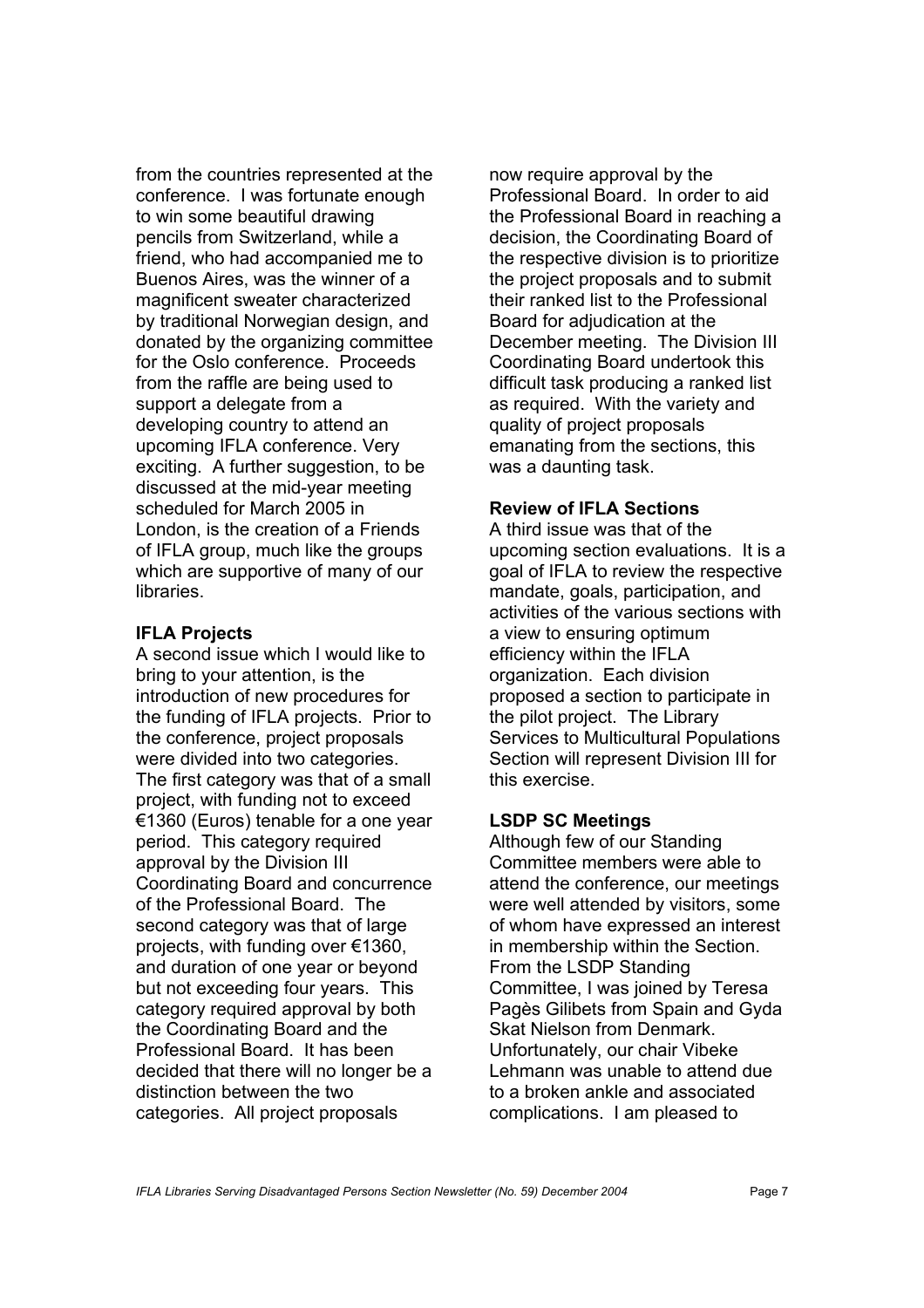report that she is on the mend. Guests included Tay Ai Cheng (Singapore), Indalecia Maura Espinoza Correa (Peru), Mounir Khalil (USA), Liana Gonzalez Liesegang (Uruguay), Ricard José Mulleady (Argentina), Edwin Qobose (Botswana). Having such a diverse representation amongst the guests was stimulating and of great benefit. Their input to our discussions was most thoughtful and helpful.

A first order of business had been the confirmation of my position of Chair and Treasurer and that of Gyda Skat Nielson as Secretary. Margaret Forrest was welcomed as Information Coordinator, while Vibeke Lehmann was confirmed as a corresponding member.

Members of the LSDP Standing Committee reviewed the Strategic Plan 2004-2006 and made the appropriate updates to reflect the goals, objectives, and achievements of the Section. The Revised Plan can be viewed on the IFLA website.

#### **Gothenburg Satellite Programme**

The most exciting topic up for discussion was the planning of the 2005 conference in Oslo and the joint satellite programme of our section with the Norwegian Archive, Library and Museum Authority, the IFLA Libraries for the Blind Section, and the Regional Libraries Västra Götaland. The satellite meeting scheduled for August 10-12, 2005 and to take place in Gothenburg, Sweden will focus on Accessible Libraries, that is, promoting access to library services for people with reading disabilities. An attractive

brochure, developed to publicize the meeting, states that the first day of the seminar will open with a series of talks on Sweden and Norway's policies on library access as well as presentations of library services in the region. The second day features discussions of topics such as copyright and licensing, an update on the use of DAISY in developing countries, and news on on-line catalogues and other user friendly developments. Delegates will also be invited to visit four area libraries.

#### **Oslo Conference Planning**

The theme of the Oslo conference scheduled from August 14 -18, 2005 is partnership. Continuing with the accessibility theme, under the umbrella of partnership, preliminary plans for the LSDP workshop feature Mr. Mogens Wiederholt, Director of the Equal Opportunities Center for Disabled Persons, as a key speaker. At the initiative of Mr. Wiederholt, a questionnaire on accessibility to libraries in Denmark was circulated to libraries throughout the country. This has subsequently led to the development of a checklist by two of our Standing Committee members, Gyda Skat Nielson and Birgitta Irvall. The checklist will be featured at the satellite meeting and further introduced at the LSDP session.

#### **Conclusion**

Included in this newsletter, under the heading *IFLA Conference Review*, you are treated to abstracts of the various papers delivered at the Buenos Aires conference, together with links to the full text version. If you were not in attendance at the conference please take the time to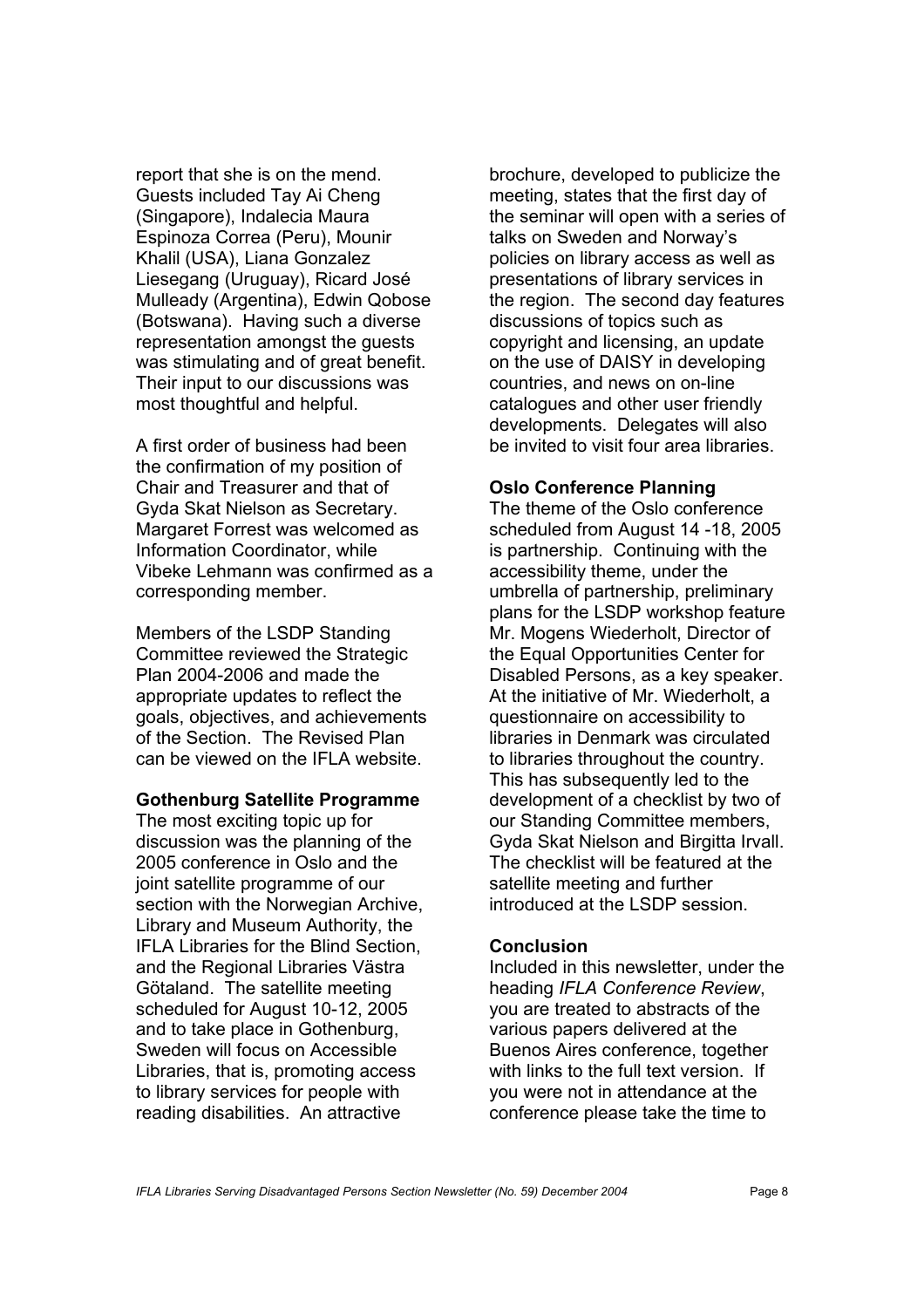read the papers and "listen" first hand to the exciting initiatives which are taking place with regard to accessible information for print handicapped people.

Truly exciting and valuable work is being done by our section. We welcome all section members to participate fully however possible and hope to see you in Oslo.

#### **Articles**

The following article is reprinted with permission from the author and Sara Laughlin, Editor of *Interface*, the Newsletter of the Association for Specialized and Cooperative Library Agencies, a division of the American Library Association. The Web Companion to this Newsletter is available at <http://www.ala.org/ala/ascla/asclapubs/i> nterface/interface.htm

#### **Accessibility at the Gallaudet University Library**

Sarah Hamrick

Gallaudet University is the world's only liberal arts university for students who are deaf or hard of hearing, so accessibility issues at the Gallaudet University Library are a little unusual. Gallaudet is a bilingual community where everyone is expected to be fluent in both written English and American Sign Language. Deafness is not a disability on campus; it is the norm.

Most academic libraries invest a great deal of their accessibility budget and staff time into equipment and software that literally reads text – converts text to audio so students with visual disabilities can listen to it. Like other universities, Gallaudet provides equipment and software that enlarges text on a monitor, but technology that converts text to speech has not been used.

Gallaudet students with disabilities are encouraged to register with the campus Office for Students with Disabilities (OSWD), which provides comprehensive services, including orientation and mobility, brailling, low-vision interpreting, and notetaking. The library works with individual students and with OSWD to provide access to services and collections. Library staff arrange appropriate services to meet each student's needs, and requests were mostly routine until a new graduate student was admitted several years ago. This student was blind and hearing. He did not know tactile sign language (a method of signing by touch and movement used by deaf people with visual disabilities), so communication was an obstacle. He could communicate only with hearing staff members. Readers (individuals who read text and translate it into ASL) were of no use to him because OSWD readers are Gallaudet students, all of whom are deaf.

Library and OSWD staff met with the student's faculty advisor to create workable solutions. OSWD purchased screen reading equipment and software and contracted with an outside trainer to provide extensive technical instruction. Library staff planned to simply adapt their normal system of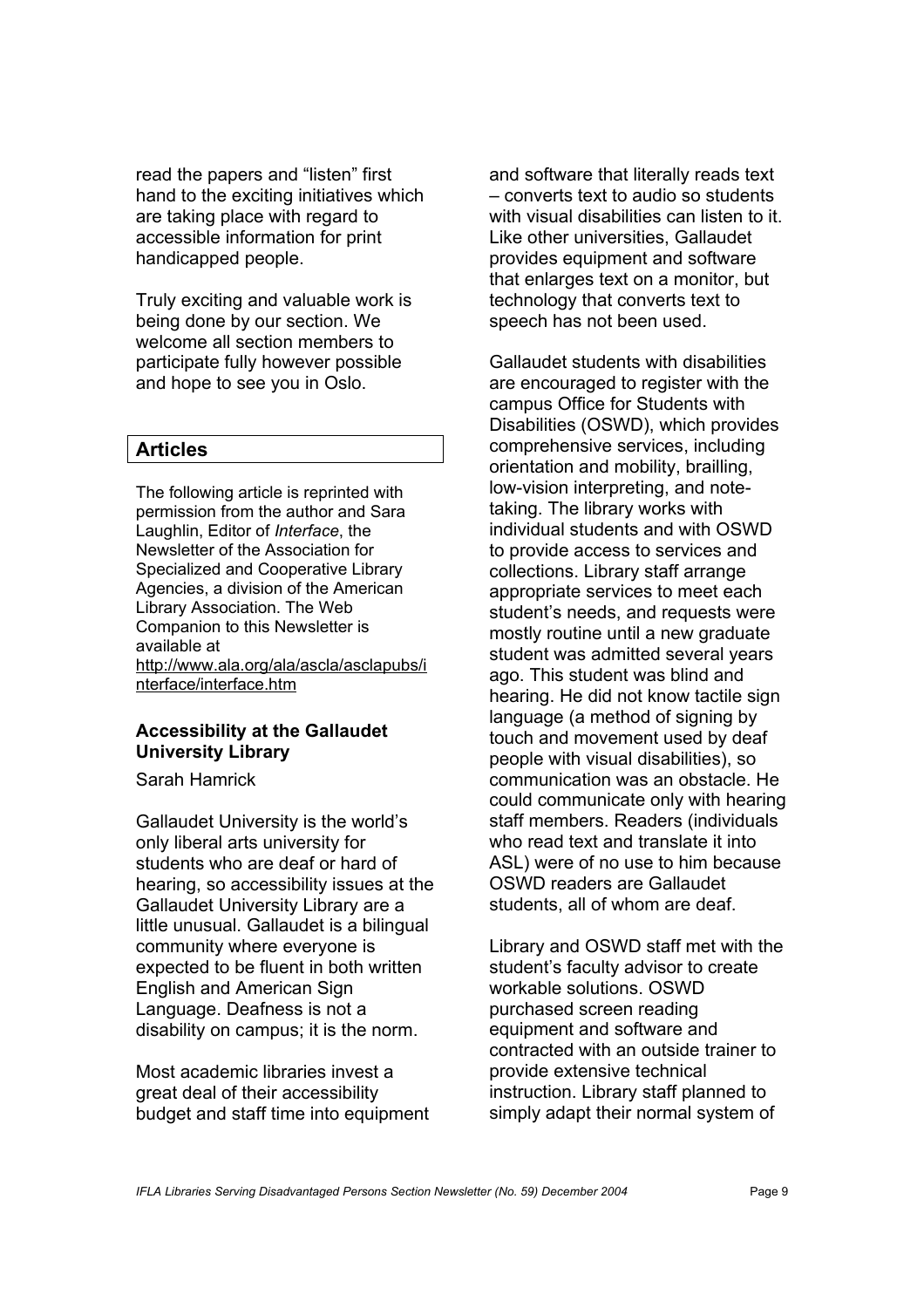serving deaf/blind students: a librarian would teach him how to search the online catalog and databases and would then deliver the materials selected to the OSWD offices (for brailling or to use with the scanner and screen reading software). This was not easy. It took a long time for the student to learn how to use the screen reader, and some of the databases the library provides through commercial vendors are not entirely accessible. Like many students he wanted a librarian to create a search strategy, perform the search, interpret the search results, and select appropriate records from those results. The library's goal is to teach students how to perform research themselves, so staff had to find a way to provide him with the individualized learning he needed. There was some trial and error, but eventually he was assigned a personal librarian (the liaison to his academic department) who consults with him to create the best search strategies to find the information he needs. After they have worked together she completes the searches and sends the results to OSWD, where they assist him in reading the results.

This process has been timeconsuming and is, admittedly, not entirely satisfactory for either the Library staff or the student. It is, however, a good example of the way accessibility in academic libraries often works. There is no one-sizefits-all approach. Each student must be treated as an individual.

For more information, contact Sarah E. Hamrick, Director of Information Services, Gallaudet University Library at sarah.hamrick@gallaudet.edu

oooOooo

#### **New Resources**

#### **Universal Access: Making Library Resources Accessible to People with Disabilities**

DO-IT (Disabilities, Opportunities, Internetworking, and Technology), based at the University of Washington, USA, "serves to increase the successful participation of individuals with disabilities in challenging academic programs and careers such as those in science, engineering, mathematics, and technology." The DO-IT program obtains most of its funding from the National Science Foundation, the State of Washington, and the U.S. Department of Education.

On its website, DO-IT discusses the importance of universal access and design and provides a very useful checklist for libraries aiming to make their services accessible to all. <http://www.washington.edu/doit/UA/P> RESENT/libres.html

oooOooo

## **Education Technology Checklist**

A new On-Line IT Accessibility Checklist for Educational Institutions is available which will be of interest to libraries as well as educational institutions. Schools, colleges and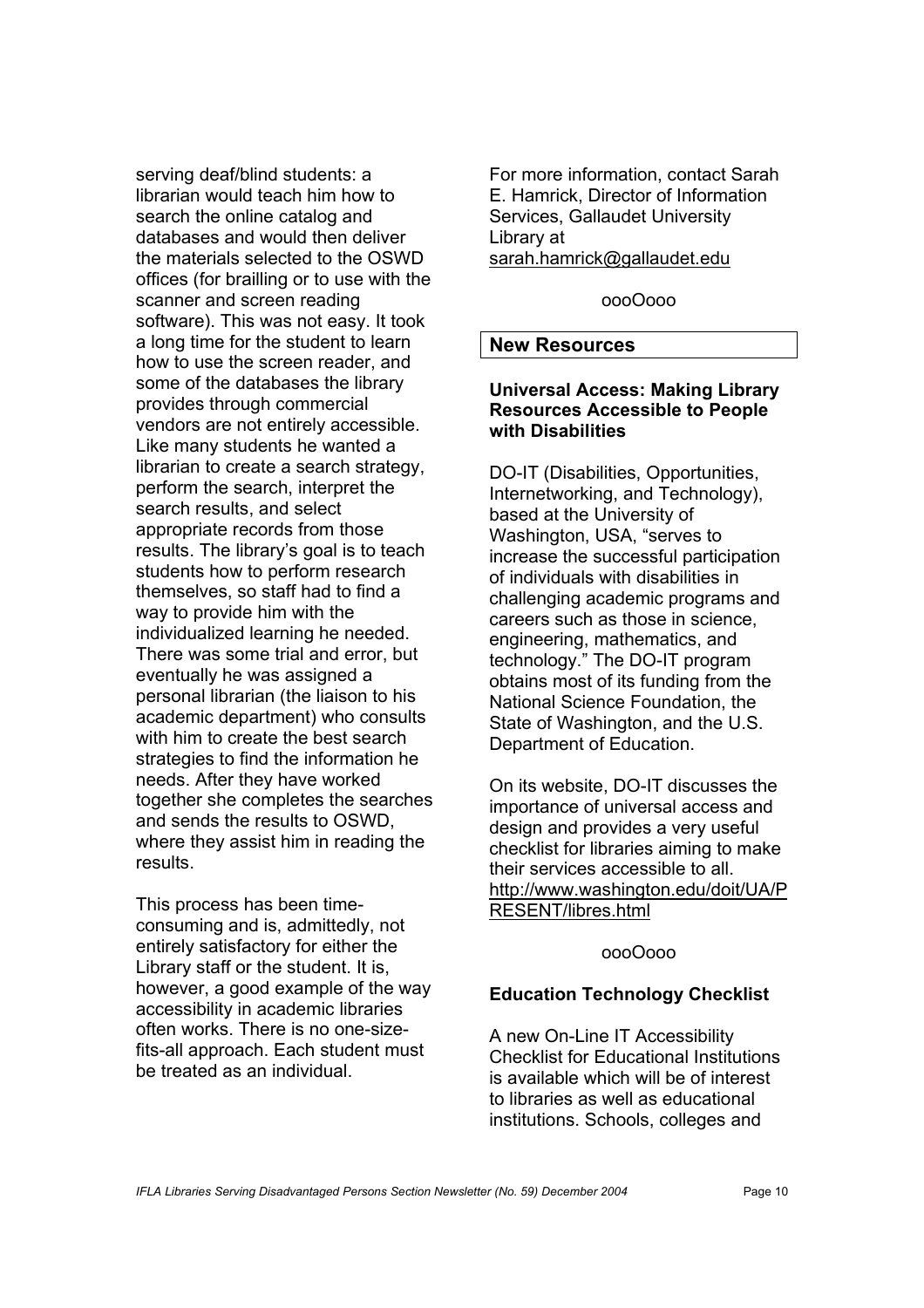universities at all levels face myriad challenges as they provide a technology-rich learning environment for students. One challenge they all face is to assure that all hardware and software is accessible to all students, instructors, and staff, including those with disabilities. This checklist was developed to

- provide educational entities with a means by which they can track their progress on goals related to improving the accessibility of their information technology for students, instructors, and staff with disabilities:
- provide an interactive tool with which users can learn about the process of creating an accessible technology environment.

<http://www.washington.edu/accessit/i> t-checklist/

This checklist was developed by the National Center on Accessible Information Technology in Education (AccessIT) and the ten regional ADA & IT Technical Assistance Centers.

oooOooo

#### **Worth Reading**

#### **Special Issue of HILJ**

The September 2004 supplement of *Health Information and Libraries Journal* is a memorial issue in honour of Mona Going (1910-2003), a pioneering hospital and community care librarian.

Articles from Australia, England, Japan, the Netherlands and Northern Ireland include the following topics:

- housebound library services
- health website quidelines
- social inclusion and libraries
- library services for Deaf and visually impaired people
- reminiscence work

For more information, visit <http://www.blackwellpublishing.com/hir>

#### **Social Exclusion and Libraries**

"Tackling social exclusion: the hardest to reach" by John Pateman in *Information for Social Change*, (No.19, Summer 2004). <http://www.libr.org/ISC/articles/19-> Pateman-1.html

In this article, John Pateman briefly describes the UK Government's record in tackling social exclusion from 1997 and demonstrates how libraries can play a significant role in assisting with this work.

#### **Public Libraries in Prisons Project**

"Inside out: the Big Book Share" by Tricia Kings in *Library and Information Update* (Vol 3(1), January 2004). <http://www.cilip.org.uk/publications/u> pdatemagazine/archive/archive2004/ january/update0401a.htm

This article describes how public libraries in England are working with prisons to help prisoners strengthen family bonds and their self-esteem.